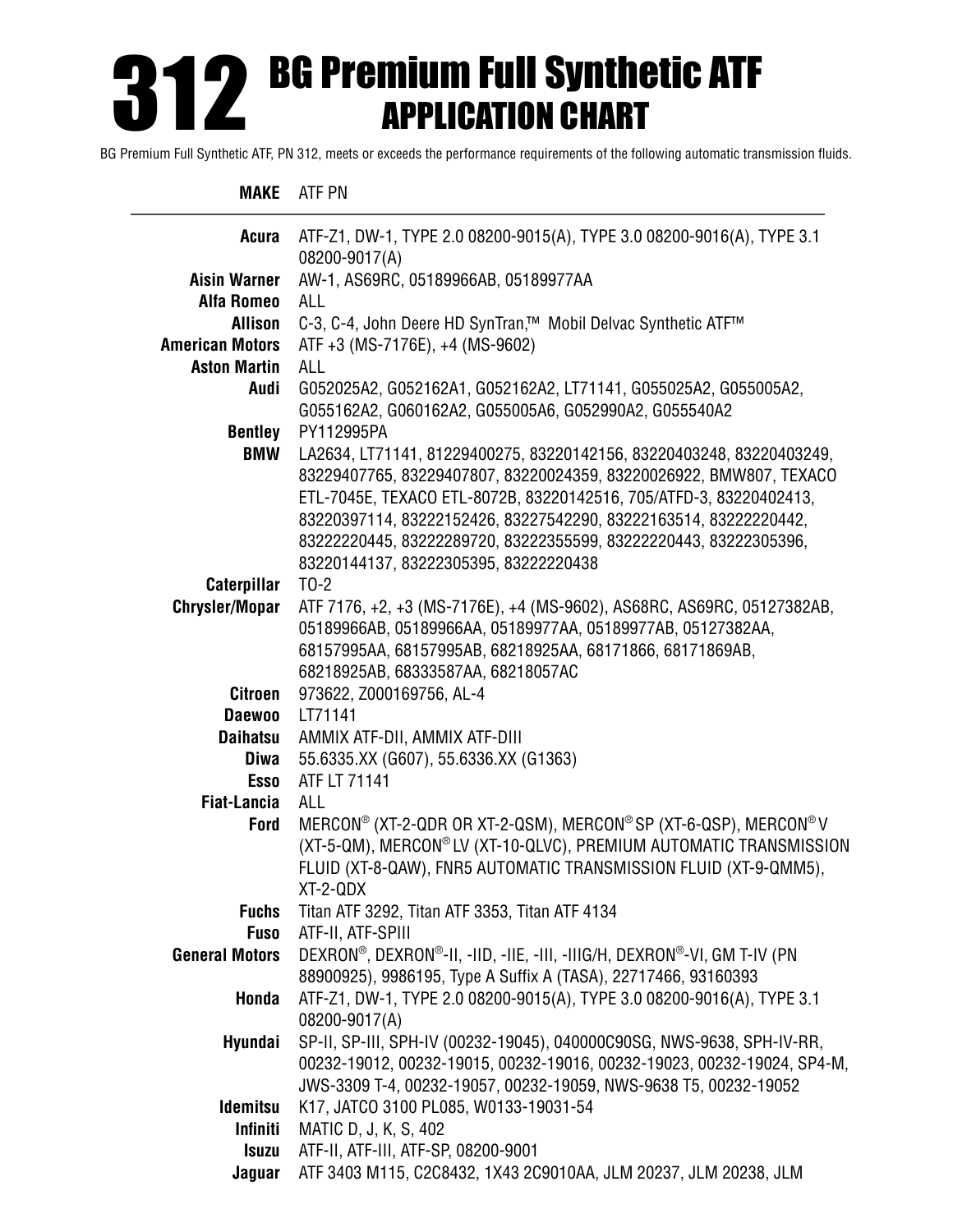|                              | 20292, LT71141, JATCO 3100 PL085, JDE 26444                                     |
|------------------------------|---------------------------------------------------------------------------------|
| <b>JASO</b>                  | 1A                                                                              |
| Jeep                         | SEE CHRYSLER/MOPAR                                                              |
| <b>JWS</b>                   | 3309, 3314, 3317, 3324                                                          |
| Kia                          | SP-II, SP-III, RED 1, SP IV, UM090-CH042 (TYPE 4 SP-IV), ATF TYPE 4(M)          |
| <b>Land Rover</b>            | ESSO LT71141, TEXACO N402, TYK500050, LRN 13754, TEXACO ETL-7045E, STC          |
|                              | 4863, STC 505.31, LR 002748, LR 023288, LR 023289, JDE 26444                    |
| <b>Lexus</b>                 | TYPE T, T-II, T-III, T-IV, WS                                                   |
| Man                          | 339F, 339V1, 339V2, 339Z1, 339Z2, 339Z3                                         |
| <b>Maserati</b>              | 231603                                                                          |
| Matra                        | ALL                                                                             |
| Mazda                        | ATF-M III, ATF-MV, ATF-FZ, 0000-77-112E-01, 0000-77-120E-05, 0000-77-114E-01,   |
|                              | 0000-FZ-113E-01                                                                 |
| <b>Mercedes Benz</b>         | 236.1, 236.2, 236.3, 236.5, 236.6, 236.7, 236.8, 236.9, 236.10, 236.11, 236.12, |
|                              | 236.14, 236.41, 236.81, 0019892103, SHELL 3403-4 115, A0019892203,              |
|                              | 0019894503, ATF 4134, 0019896803                                                |
| <b>Mitsubishi</b>            | DIAMOND SP, SP-II, SP-III, SP-IV, J2, J3                                        |
| <b>Nissan</b>                | MATIC D, J, K, S, 402                                                           |
| <b>Opel</b>                  | 1940700, 1940767, 1940771, 2217466, 88900925, 9986195                           |
| Peugeot                      | 973622, Z000169756, AL-4                                                        |
| <b>Porsche</b>               | 999 917 547 00A2, 000 043 205 09, 000 043 204 41, SHELL 3403 M115,              |
|                              | 999 917 547 00, 000 043 205 28, 000 043 306 24, 958 300 540 00, Z 000 169 756   |
| Renault                      | 7711218368, DPO                                                                 |
| <b>Rolls Royce</b>           | PL31493 PA                                                                      |
| Saab                         | 93160372, 93160393, 93165147                                                    |
| Saturn                       | 22689186                                                                        |
| <b>Shell</b>                 | LA2634, ATF 3353, ATF 3403 M115, M-1375.4, M-1375.5, M-1375.6, M-L12108         |
| <b>Subaru</b>                | SOA868V9240, SOA868V9241, K0140Y0700, ATF-HP, HP/PS SOA427V1500                 |
| <b>Suzuki</b>                | 99980-06000, ATF 3317 SP-4B, 990B0B-01001, 3314                                 |
| <b>Texaco</b>                | ETL-7045E, ETL-8072B, N402                                                      |
| Toyota                       | TYPE T, T-II, T-III, TYPE T-IV, TOYOTA WS                                       |
| <b>Voith</b>                 | 55.6335.XX (G607), 55.6336.XX (G1363)                                           |
| <b>Volvo</b>                 | 97325, 97335, 97340, 97341, 97342, 3344208, 31256774, 31256775, 31256776,       |
|                              | 1161521, 1161540, 1161640, 1161621                                              |
| Volkswagen                   | G055025A2, G055162A2, G052162A2, G052990A2, G052025A2, G052162A1,               |
|                              | G055005A6, LT71141, G055005A2, G060162A2, G055540A2                             |
| <b>ZF Friedrichshafen AG</b> | TE-ML: 02F, 03D, 04D, 05L, 09, 11A, 11B, 14A, 14B, 14C, 16L, 17C, 20B, 21L;     |
|                              | SHELL LA 2634, LT 71141, LifeGuard Fluid 6 (S671090255), LifeGuard Fluid 6 Plus |
|                              | (S671090281), LifeGuard Fluid 8 (AA00601304, S671090312), LifeGuard Fluid 9     |

# **BG Universal Synthetic ATF is not recommended for use in the following applications:**

 Continuously Variable Transmissions (CVTs) Dual Clutch Transmissions (DCT) Direct-Shift Gearbox (DSG) Ford Type F, Motorcraft® MERCON® ULV (XT-12-QULV) AC Delco® DEXRON® ULV PN 10-4107, GM DEXRON®-HP All Mercedes Benz 722.9 transmissions built after June 21, 2010 requiring ATF A0019897803 (236.15), A001989770309

R50 **BG Products, Inc., accepts no liability for excessive use or misuse of this product.**<br>R50 **BG Products, Inc., accepts no liability for excessive use or misuse of this products, Inc. Wichita, Kansas 67213 • www.bgprod.**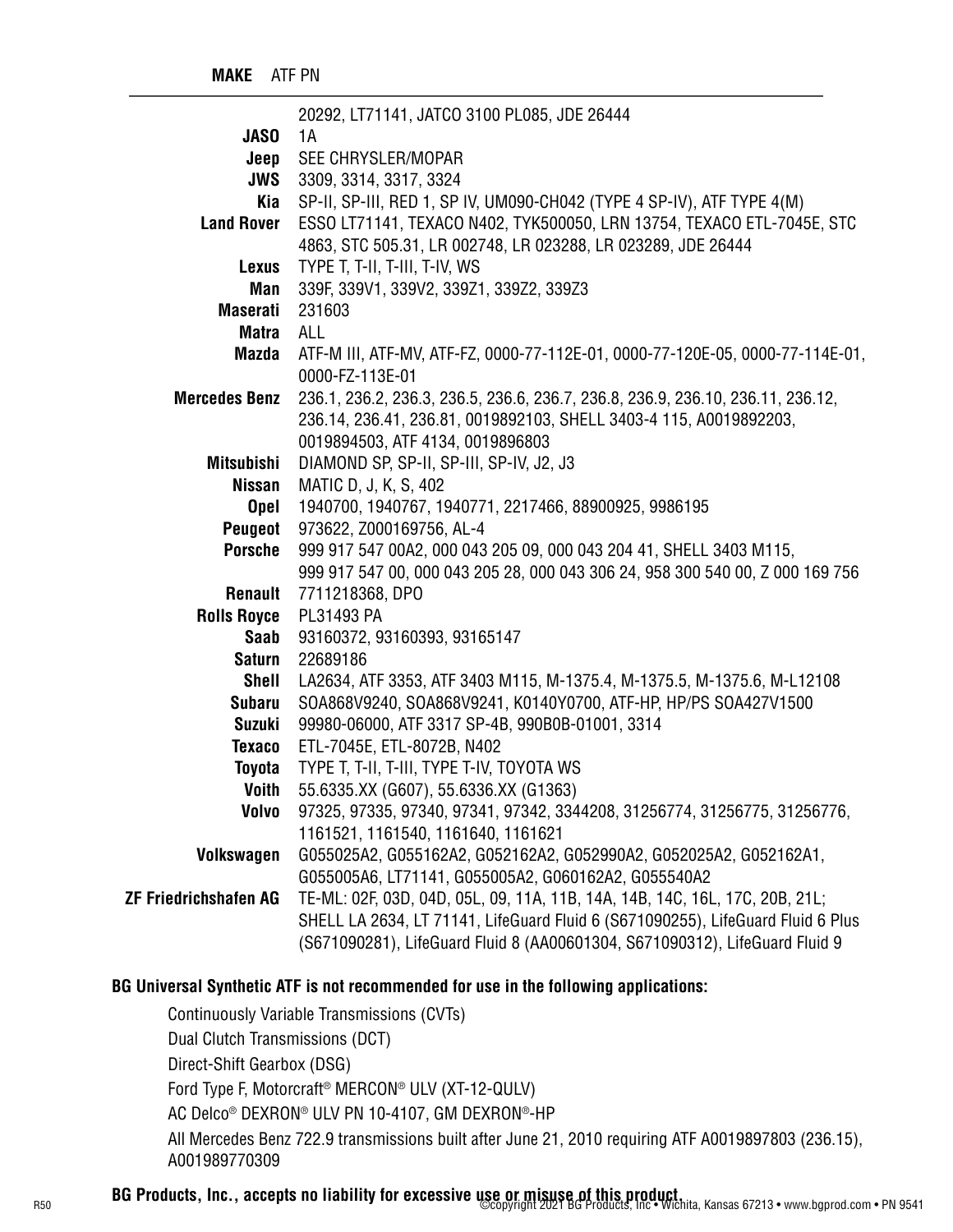# **Revision date 8-19-21**

# **Revisions** Removed from Acura section

- PN

**Added to BMW section**

- 83222220438

**Added to Chrysler/Mopar section** - 05189977AB

**Edited in Ford section** - ADDED SPACING AFTER (® )

**Added to Fuso section** - ADDED "SP", NOW READS ATF-SPIII

**Added to Honda section**

- TYPE 3.0 08200-9016(A)

- REMOVED PN

- ADDED (A)

**Added to Land Rover section**

- JDE 26444

**Added to Porsche section**

- Z 000 169 756

**Edited in "Not Recommended" section**

- REMOVED PN XT 12QULV

- ADDED (XT-12-QULV)

# **3-23-21 Updated BMW section**

- 83222220442, 83220144137, 83222305395

# **Updated Chrysler/Mopar section**

- 68333587AA, 68218057AC

# **6-9-20 Updated "Not Recommended" section**

 - ADDED "MOTORCRAFT® MERCON® ULV, PN XT12QULV" - ADDED "AC DELCO® DEXRON® ULV, PN 10-4107"

- **4-24-20 Updated on Chrysler/Mopar section**
	- 05189977AB
	- 68171866AB
- **2-21-20 Updated on Ford section** - "XT-10-QLV" TO "XT-10-QLVC"
- **1-13-20 Added to Chrysler/Mopar section** - 68218925AB
- **8-19-19 Edited in Lexus section**

- NS to WS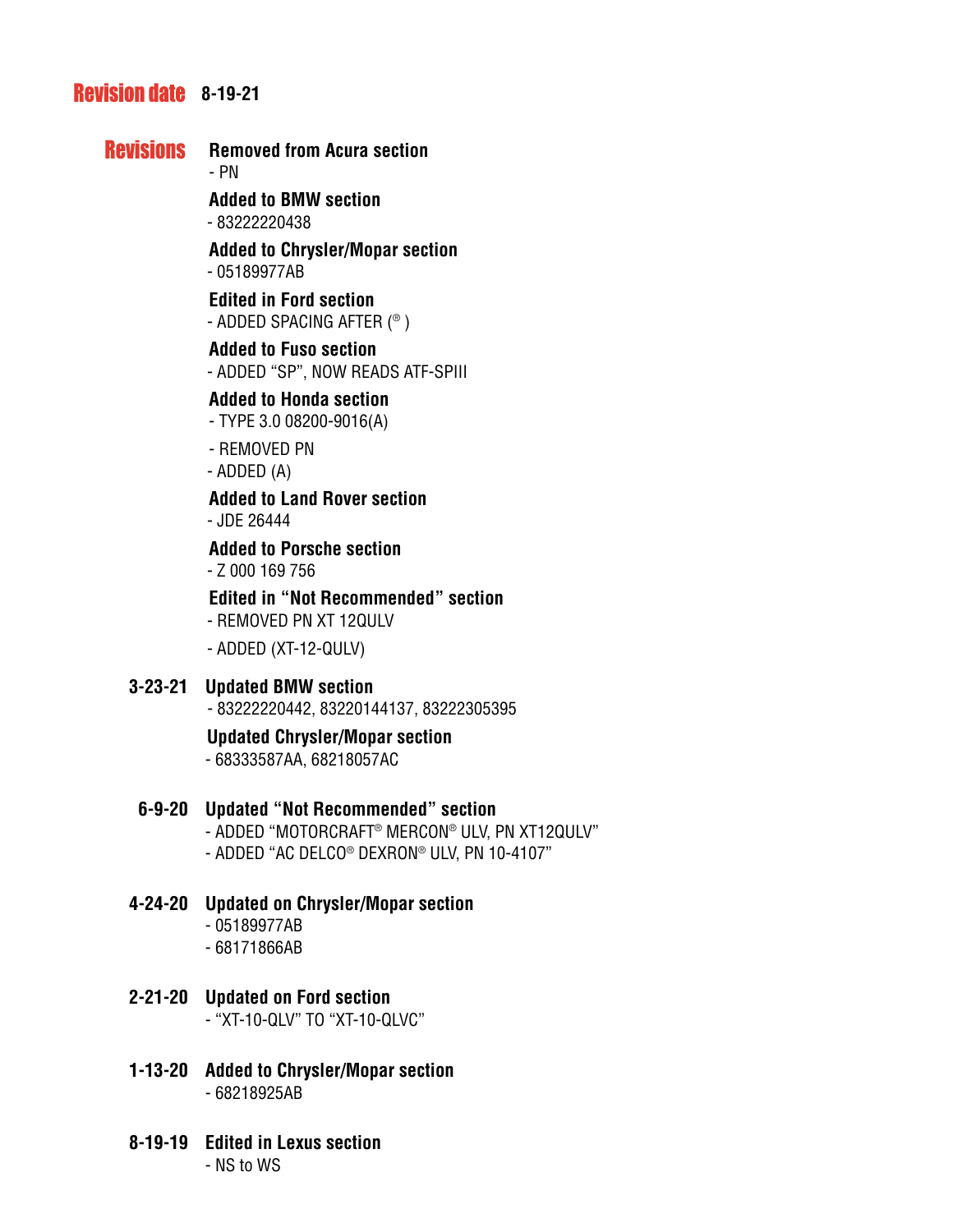#### **Edited in BMW section**

- 8322222043 to 83222220443

#### **8-7-19 Added to American Motors section**

- ATF +3 (MS-7176E), +4 (MS-9602)

#### **Removed from Bentley**

- ALL INCLUDING

#### **Edits in BMW**

- Corrected ETL (Was ELT)
- Removed (1375.4)
- Added 8322222043, 83222305396

#### **Added in Citroen**

- AL-4

#### **Removed in Daewoo**

- ALL INCLUDING

# **Added NEW Daihatsu section**

- AMMIX ATF-DII, AMMIX ATF-DIII

### **Edits to Diwa section**

- Removed ALL
- Added 55.6335.XX (G607), 55.6336.XX (G1363)

#### **Added to Fuchs section**

- Titan ATF 4134

#### **Added NEW Fuso section**

- ATF-II, ATF-III

#### **Added in General Motors**

- TYPE A Suffix A (TASA), 22717466, 93160393

#### **Added in Honda**

- TYPE 2.0 08200-9015

### **Added in Hyundai**

- 00232-19052

#### **Edits in Infiniti**

- Removed ALL INCLUDING
- Added 402

#### **Edits in Isuzu**

- Removed ALL
- Added ATF-II, ATF III, ATF-SP, 08200-9001

#### **Added in Jaguar**  - JLM 20292

#### **Edits in Lexus**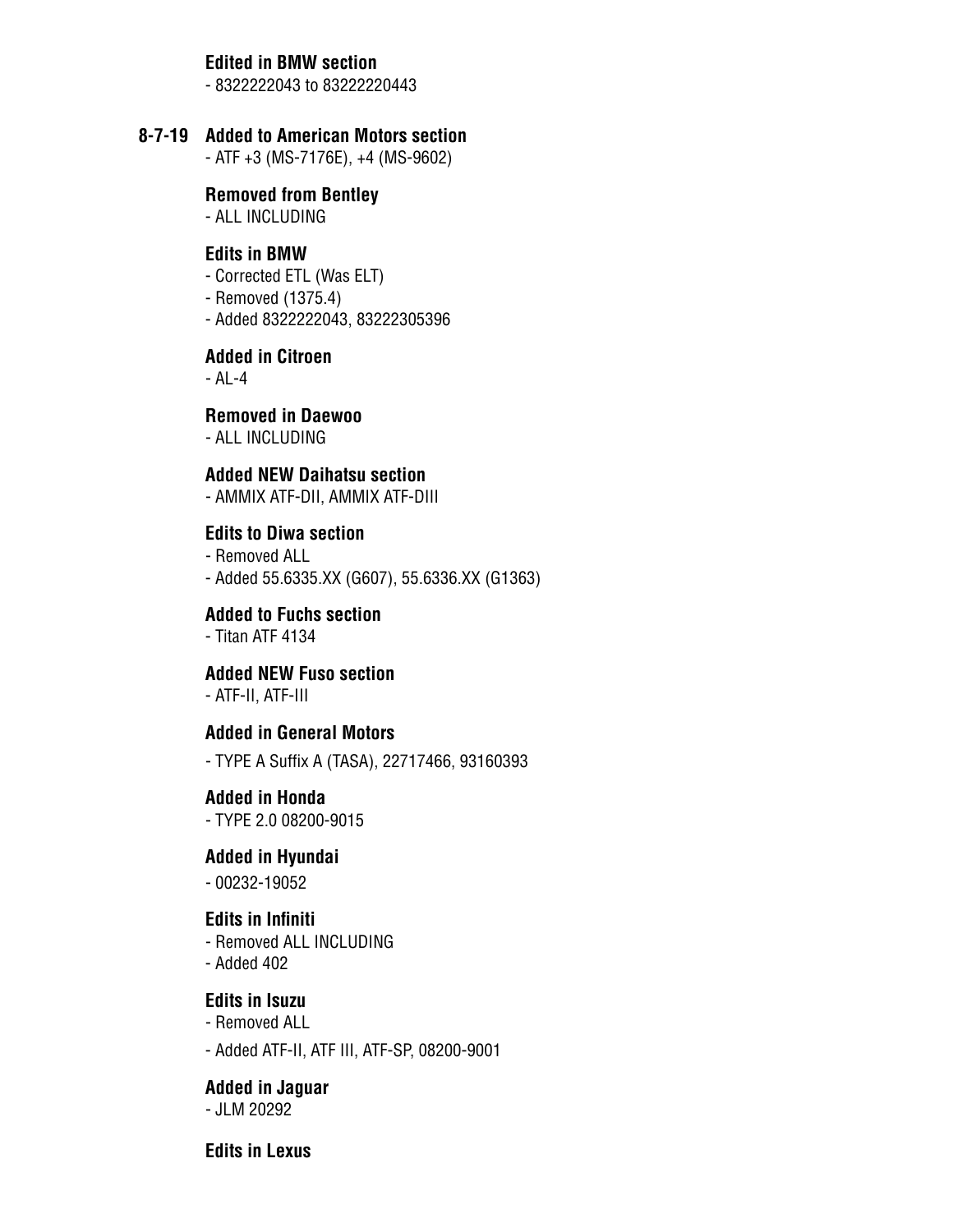- Removed ALL
- Added Type T, T-II, T-III, T-IV, WS

# **Edits in Opel**

- Removed ALL
- Added 1940700, 1940767, 1940771, 2217466, 88900925, 9986195

# **Added in Peugeot**

- AL-4

# **Added in Renault**

- DPO

# **Removed in Saturn**

- ALL

# **Edits in Subaru** - Added SOA868V9240

- Removed ( HP), ALL

# **Removed in Suzuki**

- Removed ALL

# **Added in Volvo**

- 97325, 97335

### **Added in ZF Friedricąshafen AG** - 21L

#### **11-30-18 Added to Porsche section** - 000 043 306 24, 958 300 540 00

**7-9-18 Added to "Not recommended" section** - MERCEDES BENZ A001989770309

# **5-7-18 Updated NAME**

- CHANGED FROM BG UNIVERSAL SYNTHETIC ATF TO BG PREMIUM FULL SYNTHETIC ATF

# **Updated PN in Ford section**

- CHANGED FROM X-2-QDX TO XT-2-QDX

- **4-18-18 Added to BMW section**
	- 83222355599
- **2-27-18 Added to ZF section** - LifeGuard Fluid 9
- **10-23-17 Added to ZF section** - TE-ML 20B
- **9-13-17 Added to "Not recommended for use in the following applications" section**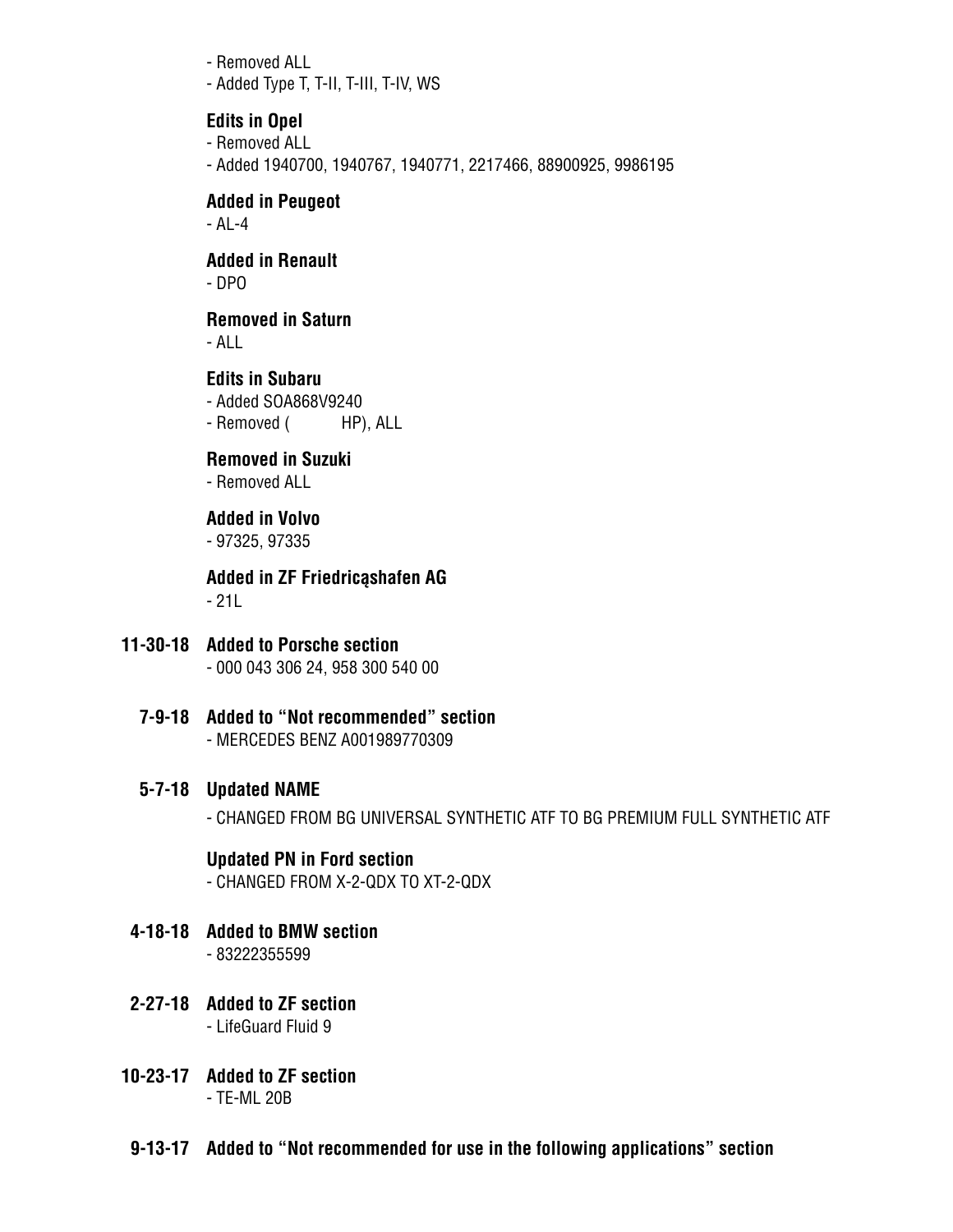- Ford MERCON® ULV, XT-12-QULV

# **Added to Honda section**

- 08200-9015

- **4-4-17 Added to BMW section** - 83222289720
- **1-19-17 Added to Land Rover section** - LR 023289
- **12-9-16 Revised Ford and GM sections** - Removed spaces after MERCON® - Added hyphens after DEXRON®
- **10-20-16 Added to Acura** - TYPE 3.1 PN 08200-9017A
- **8-23-16 Added to Acura** - TYPE 2.0 PN 082009015A
- **5-5-16 Added to Not Recommended section** - GM Dexron HP
- **4-28-16 Added to Land Rover:** - LR 023288
- **3-17-16 Added to Chrysler/Mopar:** - 68171869AB

# **Added to Honda:**

- TYPE 3.1 08200-9017

**1-25-16 Added to Aisin Warner**

- AS69RC, 05189966AB, 05189977AA

# **Added to Chrysler/Mopar**

- AS69RC, 05189966AB

**1-5-16 Added to Acura**

- TYPE 3.0 PN 08200-9016A

# **Added to BMW**

- 83222220445 (1375.4)

**7-20-15 Added to Land Rover:** - LR 023288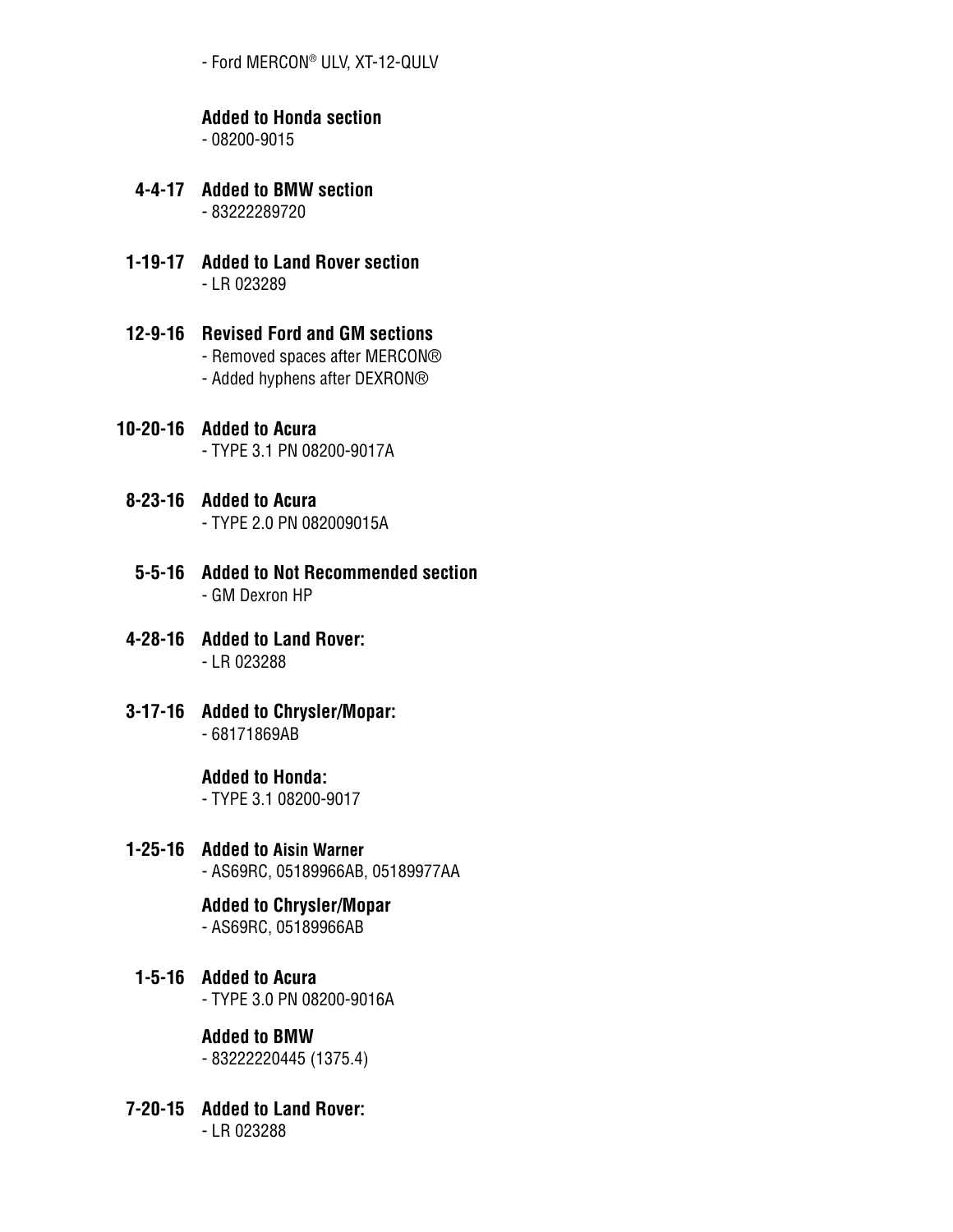# **7-13-15 Changed Acura:**

- REMOVED "ALL" ADDED "ATF-Z1, DW-1"

 **Added to Fuchs:** - Titan ATF 3353

#### **Added to Hyundai:**

- 00232-19057, 00232-19059

#### **Removed from Hyundai:** - T-5

 **Added to Mercedes Benz:**

- 236.41, 236.81

### **6-25-15 Added to Allison:**

 - John Deere HD SynTran™ - Mobil Delvac Synthetic ATF™

- **5-18-15 Added this PN to Chrysler/Mopar:** - 68171866
- **3-27-15 Added this PN to Kia:** - ATF TYPE 4(M)
- **3-9-15 Added** "(S671090312)" to LifeGuard Fluid 8 under ZF Friedrichshafen AG
- **10-28-14 Removed "ALL" from Jeep. Replaced with:** - See Chrysler/Mopar
- **10-1-14 Added this ATF PN from Chrysler/Mopar:** - 68218925AA

 **Added this ATF PN from Fuchs:**

- Titan ATF 3292

# **9-3-14 Removed these ATF PN's from Allison:**

- TES-295
- TES-389
- **8-28-14 Added these ATF PN's to Volvo:**
	- 31256775
	- 31256776

# **8-13-14 Added these ATF PN's to Mazda:**

- ATF-FZ
- 0000-FZ-113E-01